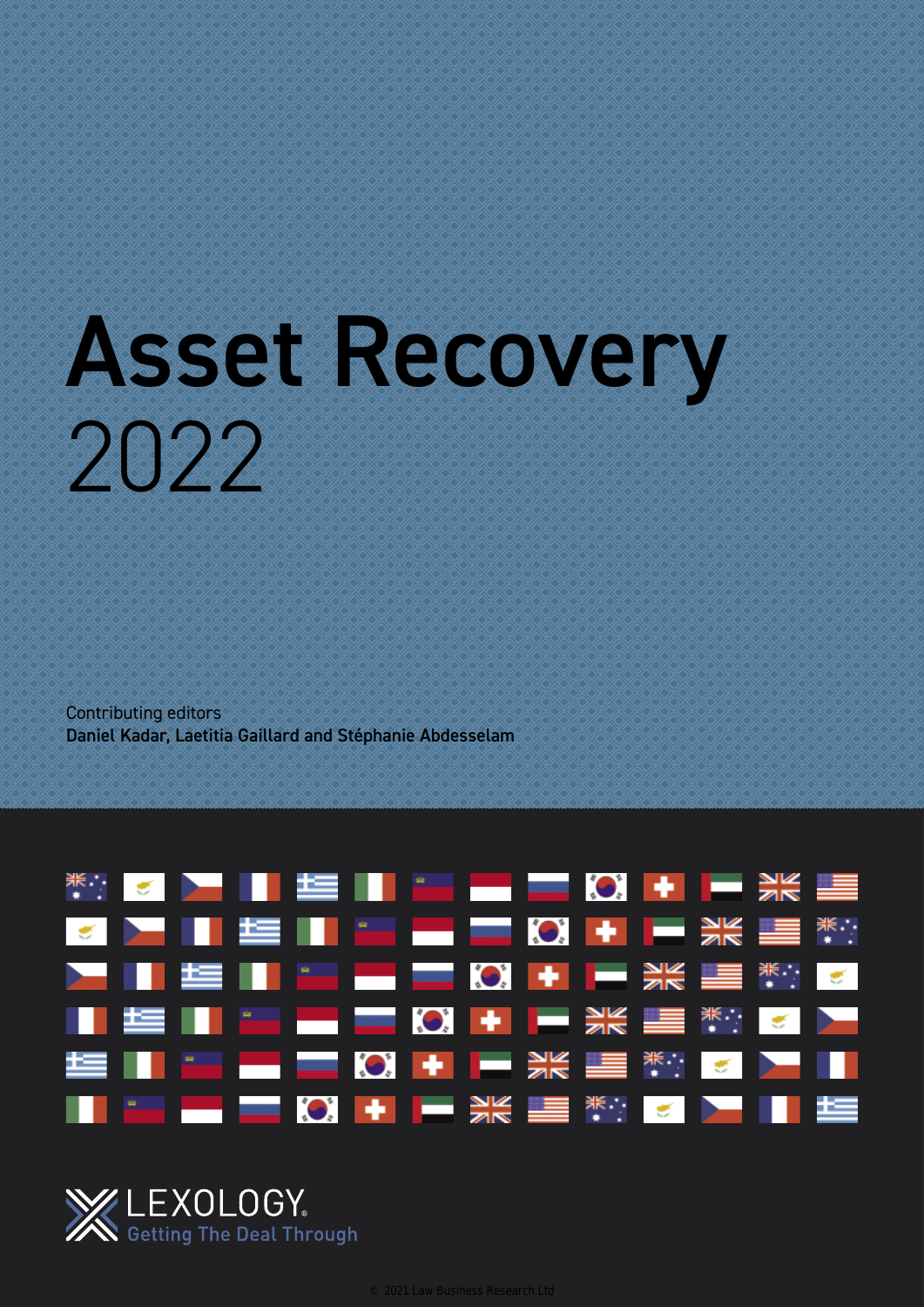#### Publisher Tom Barnes tom.barnes@lbresearch.com

**Subscriptions** Claire Bagnall claire.bagnall@lbresearch.com

#### Senior business development manager Adam Sargent

adam.sargent@gettingthedealthrough.com

#### Published by

Law Business Research Ltd Meridian House, 34-35 Farringdon Street London, EC4A 4HL, UK

The information provided in this publication is general and may not apply in a specific situation. Legal advice should always be sought before taking any legal action based on the information provided. This information is not intended to create, nor does receipt of it constitute, a lawyer– client relationship. The publishers and authors accept no responsibility for any acts or omissions contained herein. The information provided was verified between August and September 2021. Be advised that this is a developing area.

© Law Business Research Ltd 2021 No photocopying without a CLA licence. First published 2012 Tenth edition ISBN 978-1-83862-626-6

Printed and distributed by Encompass Print Solutions Tel: 0844 2480 112



### **Asset Recovery** 2022

Contributing editors Daniel Kadar, Laetitia Gaillard and Stéphanie Abdesselam Reed Smith LLP

Lexology Getting The Deal Through is delighted to publish the tenth edition of *Asset Recovery*, which is available in print and online at www.lexology.com/gtdt.

Lexology Getting The Deal Through provides international expert analysis in key areas of law, practice and regulation for corporate counsel, cross-border legal practitioners, and company directors and officers.

Throughout this edition, and following the unique Lexology Getting The Deal Through format, the same key questions are answered by leading practitioners in each of the jurisdictions featured. Our coverage this year includes new chapters on Russia and the United Arab Emirates.

Lexology Getting The Deal Through titles are published annually in print. Please ensure you are referring to the latest edition or to the online version at www.lexology.com/gtdt.

Every effort has been made to cover all matters of concern to readers. However, specific legal advice should always be sought from experienced local advisers.

Lexology Getting The Deal Through gratefully acknowledges the efforts of all the contributors to this volume, who were chosen for their recognised expertise. We also extend special thanks to the contributing editors, Daniel Kadar, Laetitia Gaillard and Stéphanie Abdesselam of Reed Smith LLP, for their assistance with this volume.



London September 2021

Reproduced with permission from Law Business Research Ltd This article was first published in September 2021 For further information please contact editorial@gettingthedealthrough.com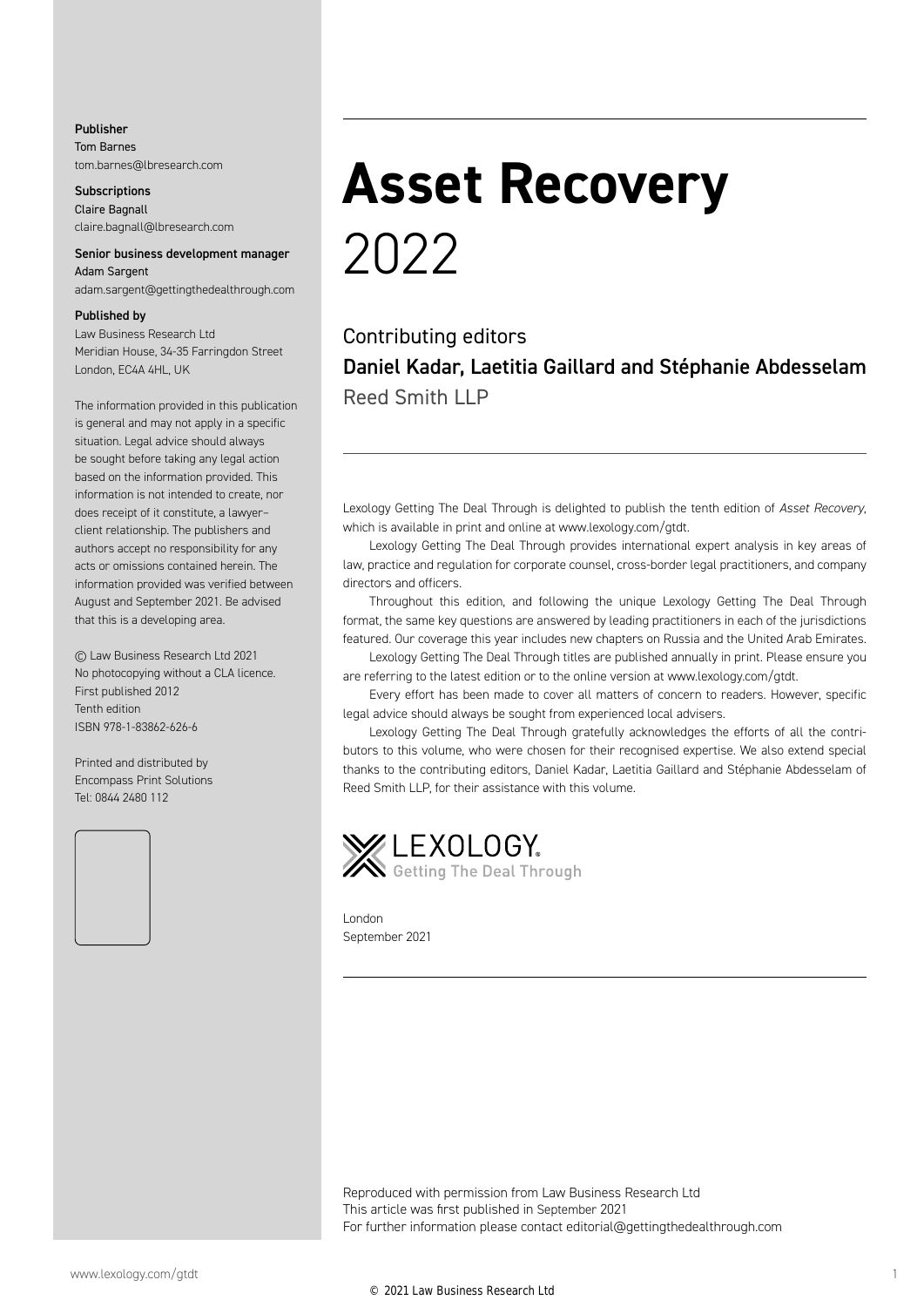## **Contents**

| <b>Global overview</b>                                                                | $\mathbf{3}$   | <b>Monaco</b>                                                                                                                    | 59  |
|---------------------------------------------------------------------------------------|----------------|----------------------------------------------------------------------------------------------------------------------------------|-----|
| Daniel Kadar, Laetitia Gaillard and Stéphanie Abdesselam<br>Reed Smith LLP            |                | Donald Manasse<br>Donald Manasse Law Offices                                                                                     |     |
| <b>Australia</b>                                                                      | $5\phantom{1}$ | <b>Russia</b>                                                                                                                    | 66  |
| Tobin Meagher, Andrew Moore and William Stefanidis<br>Clayton Utz                     |                | Andrei Gusev, Anna Zabrotskaya and Elena Lebets<br>Borenius Attorneys Ltd                                                        |     |
| <b>Cyprus</b>                                                                         | 14             | <b>South Korea</b>                                                                                                               | 73  |
| Andreas Erotocritou, Antreas Koualis and Irena Markitani<br><b>AG Erotocritou LLC</b> |                | Michael S Kim, Robin J Baik and S Nathan Park Kobre & Kim LLP<br>John P Bang and Hangil Lee Bae, Kim & Lee LLC                   |     |
| <b>Czech Republic</b>                                                                 | 22             | <b>Switzerland</b>                                                                                                               | 80  |
| Ondřej Ambrož and Lukáš Mazura<br><b>Wolf Theiss</b>                                  |                | Marc Henzelin, Sandrine Giroud and Deborah Hondius<br>LALIVE                                                                     |     |
| <b>France</b>                                                                         | 28             | <b>United Arab Emirates</b>                                                                                                      | 90  |
| Daniel Kadar, Laetitia Gaillard and Stéphanie Abdesselam<br>Reed Smith LLP            |                | Keith Hutchison, Sherif Maher, Leonard Soudagar and Nils de Wolff<br>Clyde & Co LLP<br>Peter Pender-Cudlip GPW (Middle East) Ltd |     |
| Greece                                                                                | 35             |                                                                                                                                  |     |
| Ilias Anagnostopoulos and Alexandros Tsagkalidis<br>ANAGNOSTOPOULOS                   |                | <b>United Kingdom</b><br>Ros Prince, Harriet Campbell, Justin McClelland and Alan Ward<br>Stephenson Harwood LLP                 | 98  |
| <b>Italy</b>                                                                          | 42             |                                                                                                                                  |     |
| Roberto Pisano<br>Studio Legale Pisano                                                |                | <b>United States</b><br>Oren J Warshavsky, Gonzalo S Zeballos, Geoffrey A North,<br>Tatiana Markel and Michelle R Usitalo        | 106 |
| Liechtenstein                                                                         | 52             | Baker & Hostetler I I P                                                                                                          |     |
| Thomas Nigg                                                                           |                |                                                                                                                                  |     |

Gasser Partner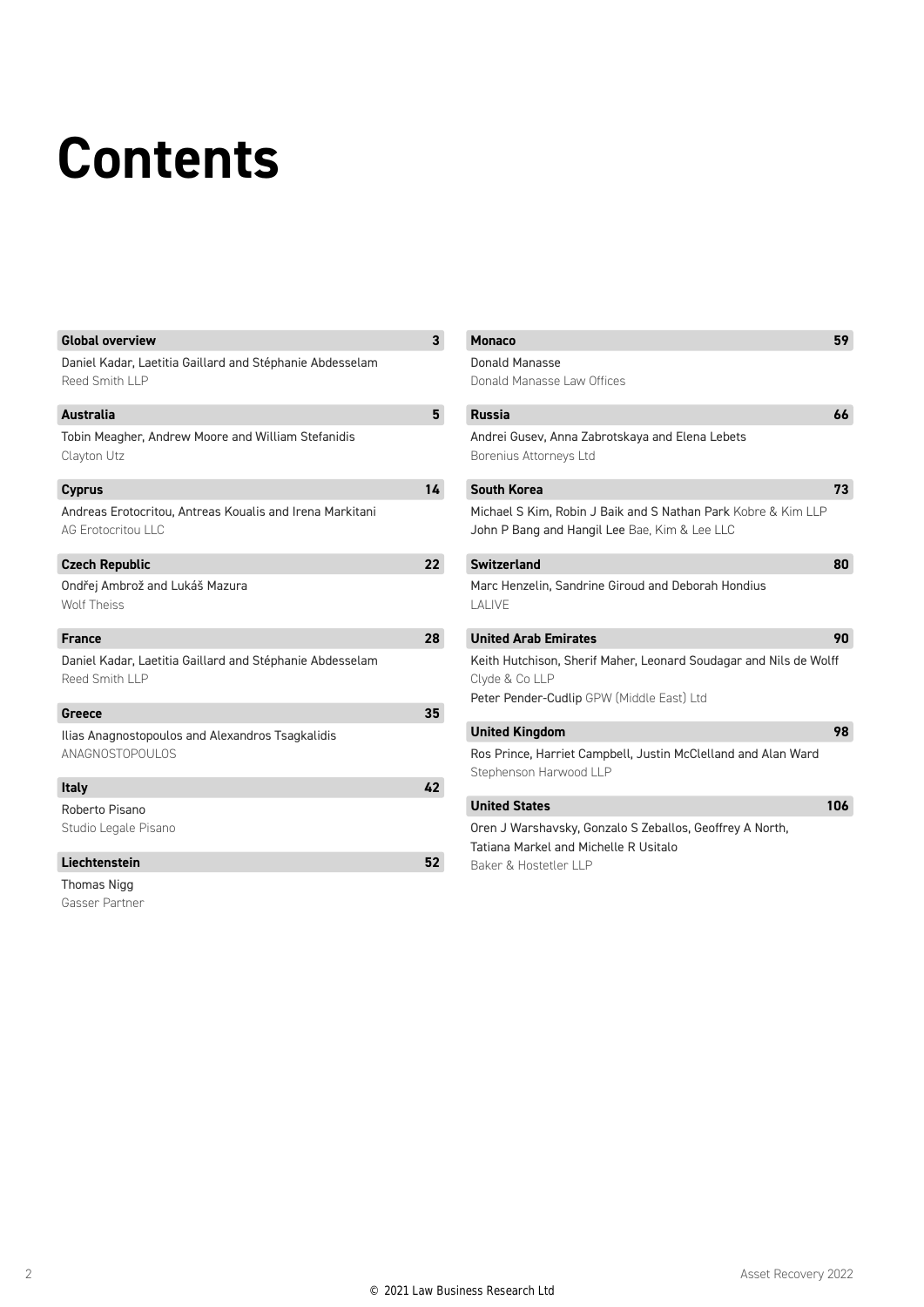# **United Kingdom**

#### Ros Prince, Harriet Campbell, Justin McClelland and Alan Ward

Stephenson Harwood LLP

#### **CIVIL ASSET RECOVERY – JURISDICTIONAL ISSUES**

#### **Parallel proceedings**

 $1$  | Is there any restriction on civil proceedings progressing in parallel with, or in advance of, criminal proceedings concerning the same subject matter?

No, there is no legal restriction on civil proceedings progressing in parallel with, or in advance of, criminal proceedings on the same subject matter. The courts have discretion to stay civil proceedings where there is a real risk of substantial prejudice that could lead to injustice. However, the courts rarely exercise this discretion. In *Shiva Ltd v Boyd* [2021] EWHC 371 (Admin), the court refused a stay of proceedings and emphasised that there is a high bar for what constitutes a real risk of substantial prejudice. It stressed that there is a 'public interest in civil proceedings being determined in a reasonable time'.

#### **Forum**

#### 2 | In which court should proceedings be brought?

Except for small value claims, which proceed in the County Court, proceedings should be brought in the Business and Property Courts division of the High Court of England and Wales. Within the Business and Property Courts, claimants have a choice of commencing proceedings in specialist divisions. In practice, most large-scale asset recovery cases are brought in the Commercial Court, which has significant experience in dealing with ancillary orders that are common in fraud and asset recovery, such as freezing and receivership orders.

#### **Limitation**

#### 3 What are the time limits for starting civil court proceedings?

Asset recovery claims span a range of different types of claim, which all have different time limits. Under the Limitation Act 1980, the limitation period for tort and contract claims is six years. In fraud claims, the limitation period does not start until the claimant has discovered the fraud or reasonably could have discovered it. Where the claim is based on foreign law, the English courts generally apply the foreign limitation law, although there are some exceptions to this. There is no time limit for starting claims for a fraudulent breach of trust or claims by a beneficiary of a trust to recover trust property. Different limitation periods apply in insolvency claims. Claims for wrongful or fraudulent trading are generally subject to a six-year limitation but claims to set aside transactions and recover property may be subject to a 12-year limitation period under section 8 of the Limitation Act 1980.

Proceedings to enforce English High Court judgments are not subject to any limitation period, although delays may make them more difficult. Proceedings to enforce arbitration awards are generally subject to a six-year limitation period. Enforcement of foreign judgments

has different limitation periods, depending on the basis on which the judgment is being enforced.

#### **Jurisdiction**

4 | In what circumstances does the civil court have jurisdiction? How can a defendant challenge jurisdiction?

For the English courts to establish jurisdiction, proceedings must be served. If a defendant can be served in England, the English courts automatically have jurisdiction, although defendants can challenge this by arguing that England is not the proper place for the claim to be heard. An English jurisdiction clause also automatically gives jurisdiction to the English.

In other circumstances, Part 6 of the Civil Procedure Rules contains jurisdictional gateways. The gateways that are most frequently used in asset recovery cases are:

- a defendant is domiciled in England;
- in cases with multiple defendants, if one defendant is subject to English jurisdiction and there is a real issue to be tried against them (which is reasonable for the English courts to hear), the claimant can treat them as an anchor defendant and obtain the court's permission to sue any other necessary or proper party to that claim. This gateway is very often used in conspiracy claims;
- a claim relates to a contract made within the jurisdiction or is subject to English law, or both;
- a claim relates to a breach of contract committed within the jurisdiction of the English courts; or
- in tort claims, England is the place where the harmful event occurred or may occur.

The English courts permit the enforcement of foreign judgments and awards. There are various registration regimes or it is possible to enforce under common law provided the judgment satisfies certain criteria, including that the judgment is final and for a definite sum of money.

The United Kingdom has adopted the United Nations Commission on International Trade Law Model Law in the Cross Border Insolvency Regulations 2006 and recognition is regularly granted to foreign insolvency proceedings.

A defendant can challenge jurisdiction. To do so, they must file an acknowledgement of service that disputes the jurisdiction of the English courts and specifies why jurisdiction is disputed.

#### **CIVIL ASSET RECOVERY – PROCEDURE**

#### **Time frame**

#### 5 What is the usual time frame for a claim to reach trial?

The courts actively manage claims and the aim is that, on average, the time for a claim to reach trial will be between one to two years.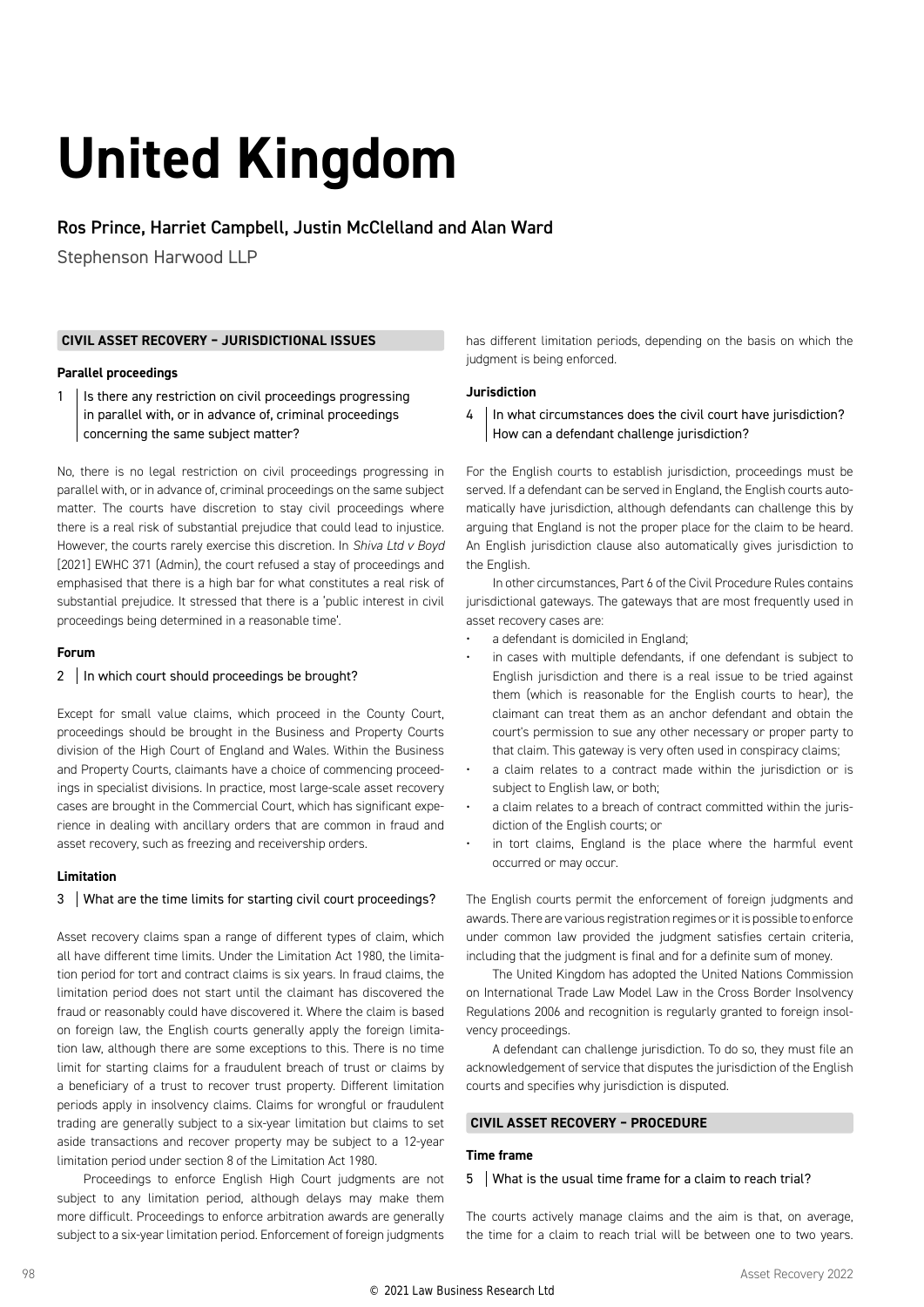However, this can vary significantly depending on the complexity of the case and other issues. Hard-fought asset recovery claims sometimes take three or more years to reach trial, particularly if the substantive proceedings are delayed due to heavy interim applications (for example, freezing order applications). Where proceedings are served on parties outside the jurisdiction, there can be an additional delay at the beginning of proceedings, often of a few months or up to a year.

#### **Admissibility of evidence**

 $6$  What rules apply to the admissibility of evidence in civil proceedings?

Evidence that is relevant to the disputed factual issues in the case is generally admissible, although the courts have discretion and there are some exclusions. The key exclusions are:

- opinion evidence;
- evidence protected by privilege; and
- evidence obtained by torture.

As a general rule, the English courts admit evidence rather than excluding it, even if it has been unlawfully obtained. In *Ras Al Khaimah Investment Authority v Azima* [2021] EWCA Civ 349, the Court of Appeal confirmed that evidence that was allegedly obtained by illegal hacking would not be excluded.

The court has a wide discretion to control evidence under Part 32.1 of the Civil Procedure Rules, including the ways in which evidence is presented and the issues it covers. Evidence by video link is allowed, including where the witness is in another jurisdiction, subject to permission of the English court and any rules governing the giving of evidence in the jurisdiction in which the witness is located.

UK criminal convictions are admissible, but foreign criminal convictions are generally inadmissible, subject to certain limited exceptions.

#### **Witnesses**

#### 7 | What powers are available to compel witnesses to give evidence?

In civil proceedings, parties usually rely on a written witness statement (ie, parties do not question their own witness in court). A witness is normally only questioned by the opposing side in a process known as cross-examination.

If a witness within the jurisdiction will not provide evidence voluntarily, a witness summons can be served. This obliges the witness to provide documents or give oral evidence, or both. However, serving a summons can be a risky strategy because, without a witness statement, the party serving the summons often has no advance knowledge of the witness's evidence. If a witness fails to comply with a properly issued summons, the court can fine or imprison the witness, or hold the witness in contempt of court.

If a witness outside the jurisdiction will not provide evidence voluntarily, the party requiring that witness's evidence can ask the English court to send a letter of request from the English court to the court in the foreign jurisdiction. The letter will ask the foreign court to take and send evidence from the witness. The English court has discretion regarding whether it sends letters of request and the English court will evaluate the evidence received for admissibility before it can be deployed in the English proceedings.

#### **Publicly available information**

#### 8 | What sources of information about assets are publicly available?

The key sources of publicly available information include the following.

- Companies House operates a database of all UK-registered companies and limited liability partnerships. Available information includes details of shareholders, directors, persons with significant control, registered charges and company accounts.
- The Driver and Vehicle Licencing Agency operates a database of the registered keeper of all taxed vehicles in the United Kingdom.
- The Land Registry operates a database of English and Welsh properties that can be searched if the property details are known. It clarifies if a property is mortgaged, but not the outstanding sums under the mortgage.
- Publicly listed companies are obliged to publish filed accounts on their website and file information with the relevant stock exchange.
- Public registers of certain other assets are also available, including aircraft and ships.

#### **Cooperation with law enforcement agencies**

9 Can information and evidence be obtained from law enforcement and regulatory agencies for use in civil proceedings?

Evidence can be requested from law enforcement and regulatory agencies for use in civil proceedings. It is generally at the discretion of the relevant law enforcement agency whether to comply with a request. In practice, they rarely comply.

In very rare circumstances, the court can grant an order that compels public authorities to provide information. For example, in *Various Claimants v News Group Newspapers & Others* [2013] EWHC 2119 (Ch), the court ordered the Metropolitan Police in London to disclose information obtained in phone hacking investigations to claimants in civil proceedings.

#### **Third-party disclosure**

#### 10 How can information be obtained from third parties not suspected of wrongdoing?

There are various types of order that allow this.

A type of disclosure order called a *Norwich Pharmacal* order is available against third parties (eg, banks) who may have relevant documents or information, but are unlikely to be defendants to proceedings. These orders can be obtained before a claim is issued. These orders normally prohibit the respondent or respondents from disclosing the existence of the order to anyone else (ie, they usually include a gagging order).

Under Part 31.17 of the Civil Procedure Rules, the court can order disclosure against third parties, but only after proceedings have been commenced. An applicant must prove disclosure is necessary to dispose fairly of the claim or to minimise costs, and that the documents requested will support their case or adversely affect the case of the other parties.

Bankers' trust orders are disclosure orders available against third parties, typically banks. They are orders intended to assist in tracing assets where a party has a proprietary claim. These orders require disclosure of any information that may assist in the tracing process.

Documents can be obtained under section 7 of the Bankers' Books Evidence Act 1879. This permits any party to a legal proceeding to inspect entries in a banker's book for the purposes of those proceedings. In *Wangzhou Meng v HSBC & Others* [2021] EWHC 342 (QB) the court held that this only applies to legal proceedings in England, and that the types of documents that can be inspected are documents with a transactional focus and not, for example, records that are maintained for regulatory compliance.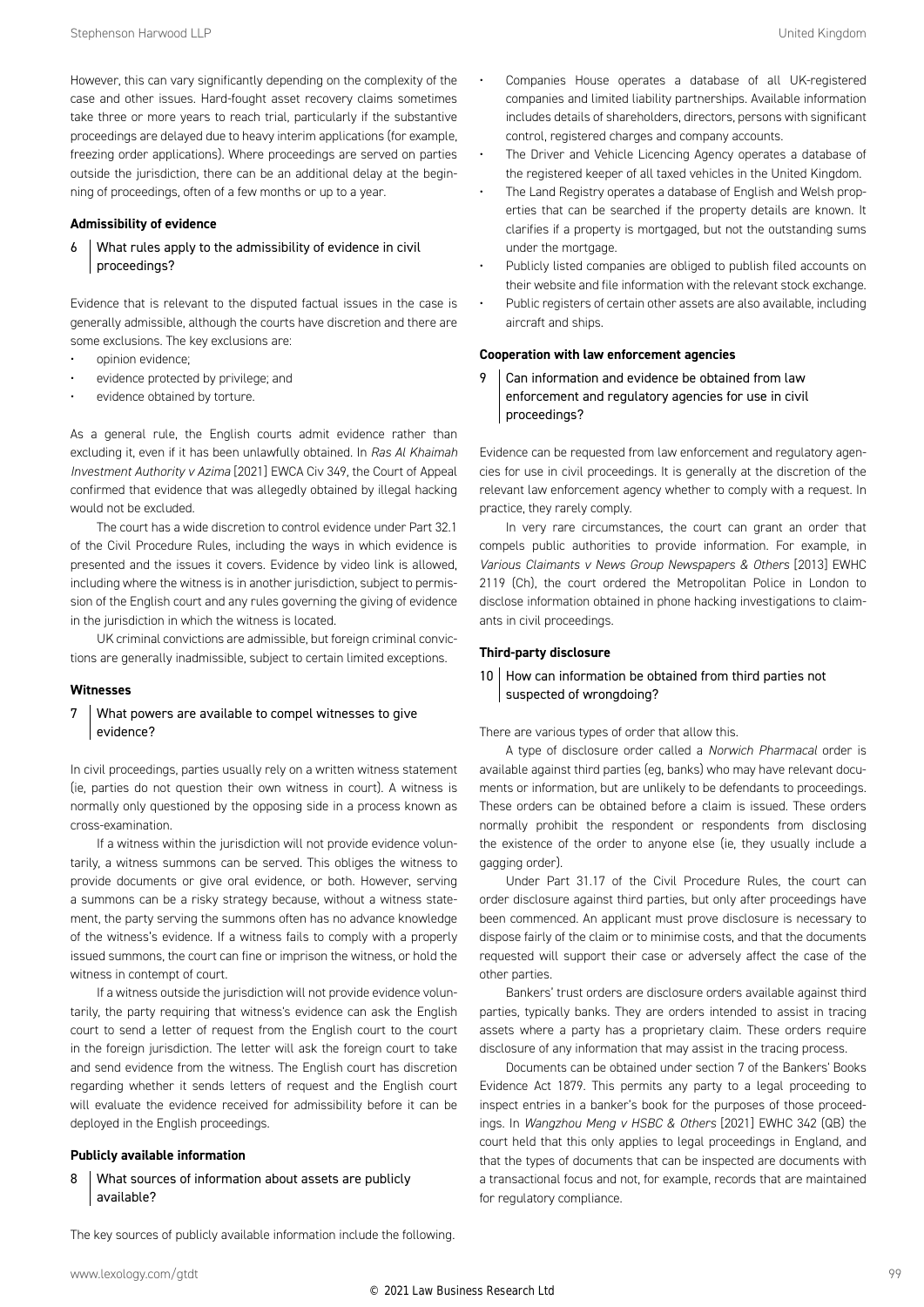#### **CIVIL ASSET RECOVERY – REMEDIES AND RELIEF**

#### **Interim relief**

11 What interim relief is available pre-judgment to prevent the dissipation of assets by, and to obtain information from, those suspected of involvement in the fraud?

The English courts have some of the widest powers in the world when it comes to pre-judgment interim relief in fraud cases.

The courts can grant worldwide freezing orders pursuant to section 37 of the Senior Courts Act 1981 and Rule 25.1 of the Civil Procedure Rules. These order a party not to deal with, diminish or dispose of their assets. The definition of 'asset' is wide and includes assets that the party controls, the definition of which extends to informal control. Similarly, ownership is widely defined to cover assets that are legally or beneficially owned. Freezing orders also apply to third parties that hold assets belonging to the defendant (for example, banks, agents and nominees). Worldwide freezing orders cover global assets but do not have extraterritorial effect unless recognised by the relevant foreign court.

Freezing orders can be obtained directly against third parties against whom there is no underlying claim if there is sufficient evidence that they are holding or controlling a defendant's assets (known as the *Chabra* jurisdiction after the judgment in *TSB Private Bank International SA v Chabra* [1992] 1 W.L.R. 231). Subject to certain restrictions, freezing orders can even be obtained against unidentified defendants (persons unknown) if there is no clarity on the identity of the perpetrators of fraud. This issue has become more prominent in the context of online fraud, where the defendant's identity is often not known.

In connection with a freezing order, the court also often makes disclosure orders. These usually order a defendant to disclose their worldwide assets (by value and location). The defendant is usually given very limited time to do this (often just 48 hours).

Where there is a claim to an asset itself, claimants can seek proprietary injunctions. These prevent a party from dealing with, disposing of or diminishing the value of the specific asset.

The courts can grant search and seizure orders, which allow a claimant's solicitors to search premises and seize documents to preserve evidence. This can include private premises, such as a home, and business premises. These orders usually include imaging orders, which provide for forensic technicians to image all electronic devices at the relevant location. To obtain a search order, the claimant must prove that there is a real possibility that the defendant will destroy documents and that the damage that would be caused to the claimant will be very serious.

The English courts have the discretion to appoint a receiver to preserve assets in appropriate cases, for example, where a freezing order does not provide adequate protection. The receiver's powers will be set out in the court order and depend on the circumstances of the case. The receiver's primary duty is to collect and preserve the relevant asset or assets. These orders can be extraterritorial, but to have effect abroad, need to be recognised by relevant foreign courts.

#### **Non-compliance with court orders**

#### 12 | How do courts punish failure to comply with court orders?

The courts normally penalise non-compliance with case management orders by making adverse costs orders.

However, injunctions – including freezing orders and search orders – contain a penal notice. This notice warns the recipient of the order or anyone within the jurisdiction with notice of the order that breach of the order may result in the respondent being held in contempt of court. The courts can hold a party that disobeys an order with a penal notice in contempt of court and punish them with fines, asset seizure, and imprisonment for up to two years.

#### **Obtaining evidence from other jurisdictions**

13 How can information be obtained through courts in other jurisdictions to assist in the civil proceedings?

The English courts can issue letters of request to courts in other jurisdictions to obtain information to assist in civil proceedings under the Hague Convention on the Taking of Evidence Abroad in Civil or Commercial Matters 1970 (the Hague Evidence Convention).

#### **Assisting courts in other jurisdictions**

#### $14$  What assistance will the civil court give in connection with civil asset recovery proceedings in other jurisdictions?

The English courts will respond to letters of request issued in compliance with the Hague Evidence Convention. Further, the English courts will grant freezing orders in support of foreign proceedings under section 25(1) of the Civil Jurisdiction and Judgments Act 1982 in appropriate cases.

There are various reciprocal enforcement conventions in force, such as the Hague Convention on Choice of Court Agreements 2005, the Administration of Justice Act 1920 and the Foreign Judgments (Reciprocal Enforcement) Act 1933. Orders that fall under these conventions can be enforced through a registration process. Foreign arbitration awards can be enforced under the United Nations Convention on the Recognition and Enforcement of Foreign Arbitral Awards 1958.

#### **Causes of action**

15 What are the main causes of action in civil asset recovery cases, and do they include proprietary claims?

The main causes of action in civil recovery cases are the following.

- Fraud. This is known as the torts of deceit or fraudulent misrepresentation. Fraud involving multiple defendants is usually brought as a conspiracy to defraud claim.
- Breach of trust or breach of fiduciary duty. These types of claims can include proprietary claims, (ie, claims that the complainant has a direct interest in an asset in dispute).
- Knowing receipt (which means receiving trust property in breach of trust) and dishonest assistance (which means assisting someone else in committing a breach of trust). For a claim for knowing receipt, the claimant must show that the defendant knew that the property they received was received in breach of trust. For a claim for dishonest assistance, the claimant must have evidence of the defendant's dishonesty. These types of claims can include proprietary claims (ie, asserting claims over the assets themselves).
- Bribery, or the receipt or payment of a secret commission.
- Unjust enrichment. Here, the claimant brings claims that a defendant who received funds, by which they were unjustly enriched, must repay an equivalent sum to the claimant.
- A transaction defrauding creditors claim under section 423 of the Insolvency Act 1986. This is applicable to cases where a defendant has entered into a transaction at an undervalue for the purpose of putting assets beyond the reach of claimants or potential claimants, or has otherwise defrauded current or future creditors.
- Insolvency office holders (ie, administrators, liquidators and trustees in bankruptcy) have powers to pursue other claims (for example, to set aside transactions) that are often used in asset recovery litigation.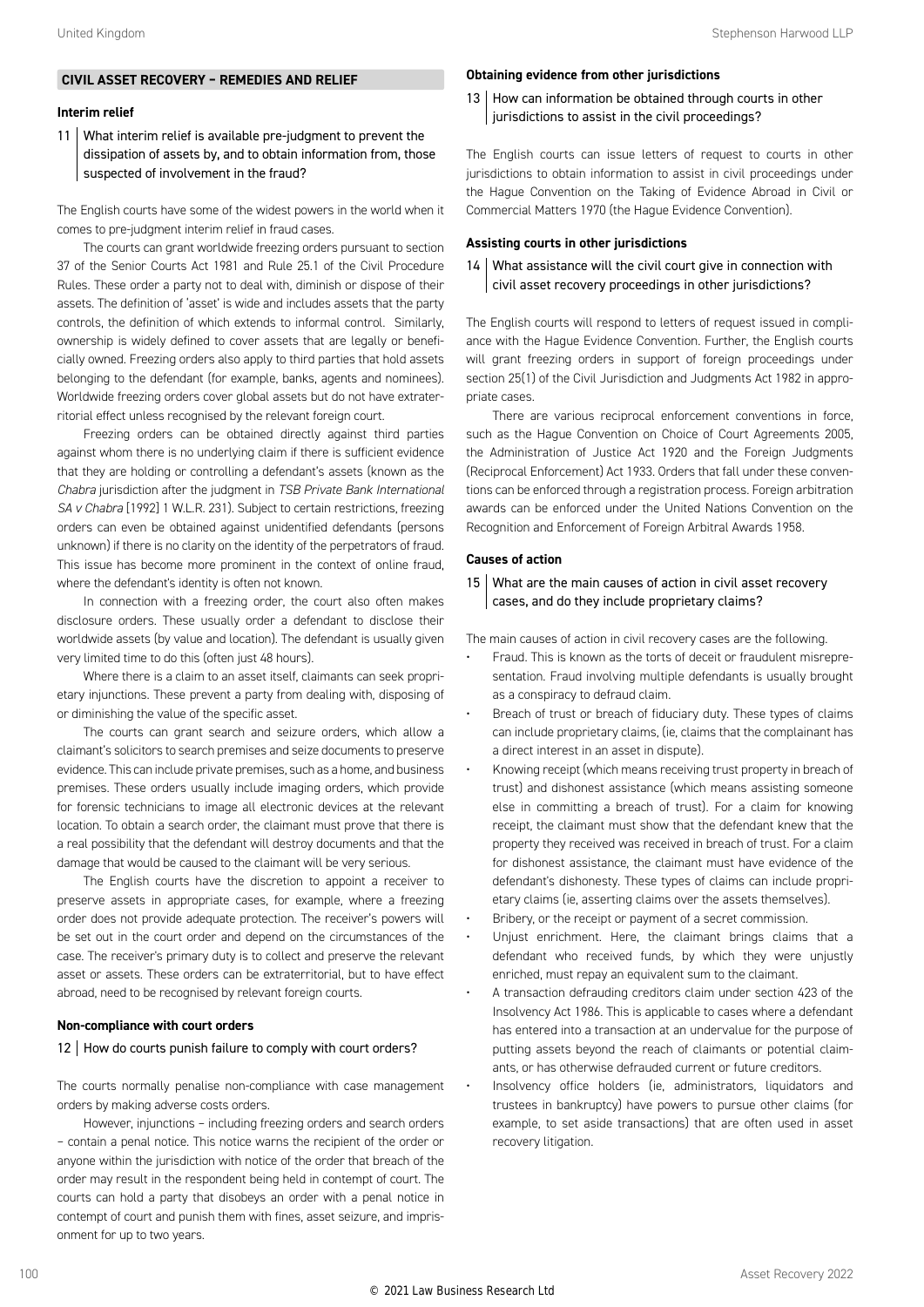#### **Remedies**

#### 16 What remedies are available in a civil recovery action?

The principal remedies in asset recovery claims are restitution (to restore to the claimant the benefit that a defendant obtained at the claimant's expense) or an award of damages to compensate the claimant for losses they have suffered.

Where a claim relates to trust property or unjust enrichment, a proprietary remedy may be available to recover the relevant assets (ie, the disputed asset, or its traceable proceeds, are returned to the claimant). In these cases, the court will usually impose a constructive trust over the asset. Equitable tracing claims may also be available to recover specific assets.

Where a claim is against a fiduciary (for example, a trustee or director of a company) acting in breach of duty or trust, the defendant may be ordered to provide an account of profits. This remedy can also apply in some other claims, depending on the circumstances.

Punitive damages are not generally available. However, in cases involving the tort of deceit, punitive damages may, very rarely, be awarded.

#### **Judgment without full trial**

 $17$  Can a victim obtain a judgment without the need for a full trial?

If the defendant does not respond to the claim, a judgment can be ordered in default and without a trial. If the defendant responds to the claim but their defence has no real prospect of success and there is no other compelling reason for the claim to go to trial, summary judgment is available. The bar for succeeding on these applications is high, particularly in fraud cases.

In extreme cases, where a defendant is in contempt of court for disobeying an injunction or repeatedly breaching court orders, the court may bar the defendant from defending the claim unless they cure their contempt. While this still results in a full trial, if the trial is undefended, it may be reduced to proceedings that last just one day.

#### **Post-judgment relief**

#### 18 What post-judgment relief is available to successful claimants?

Freezing orders are available both post-judgment and pre-judgment.

The court can also order a judgment debtor to provide information under oath regarding their assets under Rule 71 of the Civil Procedure Rules. If a judgment debtor fails to attend court to provide information, the court can hold them in contempt of court and penalise them with fines, asset seizure or imprisonment, or a combination of these penalties.

The court can also appoint a receiver post-judgment to preserve assets. Finally, insolvency office holders have extensive powers under English law, and claimants and judgment creditors should consider whether an insolvency process would put them in a better position than enforcement. This will usually depend on what other creditors are pursuing the same debtor.

#### **Enforcement**

#### 19 What methods of enforcement are available?

The main methods of enforcement available are:

- a charging order over land, following which a creditor can seek an order for sale;
- a third-party debt order, which can be obtained over assets like bank accounts and require the third party (for example, a bank) to pay money to the judgment creditor instead of their client;
- an attachment of earnings order, requiring an employer to pay a proportion of the debtor's salary to the judgment creditor;
- a writ of control, which enables a court officer to take control of a judgment debtor's assets and sell them to satisfy the debt; and
- a court-appointed receiver with the power to manage income from the judgment debtor's assets and apply it to satisfy the judgment debt.

Personal bankruptcy or liquidation proceedings are an alternative route to enforcement, although they are collective processes (ie, any monies realised by the insolvency officer will be divided between creditors).

#### **Funding and costs**

20 What funding arrangements are available to parties contemplating or involved in litigation and do the courts have any powers to manage the overall cost of that litigation?

Parties are legally permitted to use the following.

- Third-party funding. The market in England is well established, although still nascent in the context of asset recovery litigation. Litigation funders cannot exercise full control over the claim.
- A damages-based agreement under which a lawyer takes a percentage of the damages recovered instead of a traditional hourly billing arrangement. These arrangements have not been common, due to a lack of clarity in the regulations. However, following the court's clarification of the regulations in early 2021 in *Zuberi v Lexlaw* [2021] EWCA Civ 16, damages-based agreements may become more common.
- A conditional fee agreement under which a lawyer agrees to charge no fee or a lower fee if the claim is unsuccessful, but an increased fee if the case is successful.
- After-the-event insurance, which typically covers liability for an opponent's legal costs if an adverse costs award is made. This can also cover a party's liability for its own disbursements and legal costs, although this is rare.

In England, the court normally orders the party that loses litigation to pay part (or sometimes all) of the winning party's legal costs. All the arrangements listed above are legal, but the additional costs (over and above lawyers' standard costs) that they incur cannot be recovered from a counterparty in litigation. For example, a claimant will still be able to recover their own legal costs (ie, the lawyers' costs funded by a litigation funder), however the claimant will not be able to recover the costs of the litigation funding itself.

In small claims, the courts exercise significant control over costs by setting cost budgets. Where the value of a claim is over £10 million, the courts do not usually exercise direct control over costs by setting budgets. However, the court exercises indirect control, for example by taking into account the reasonableness of costs when it makes an order for the losing party to pay the winner's costs. Usually, the courts only order part of these costs to be paid.

#### **CRIMINAL ASSET RECOVERY – LEGAL FRAMEWORK**

#### **Interim measures**

21 | Describe the legal framework in relation to interim measures in your jurisdiction.

The Proceeds of Crime Act 2002 (POCA) provides the legal framework for interim measures in relation to the proceeds of crime:

In circumstances where a criminal investigation has been opened in England and Wales and where the court concludes there are reasonable grounds to suspect a defendant in a criminal investigation or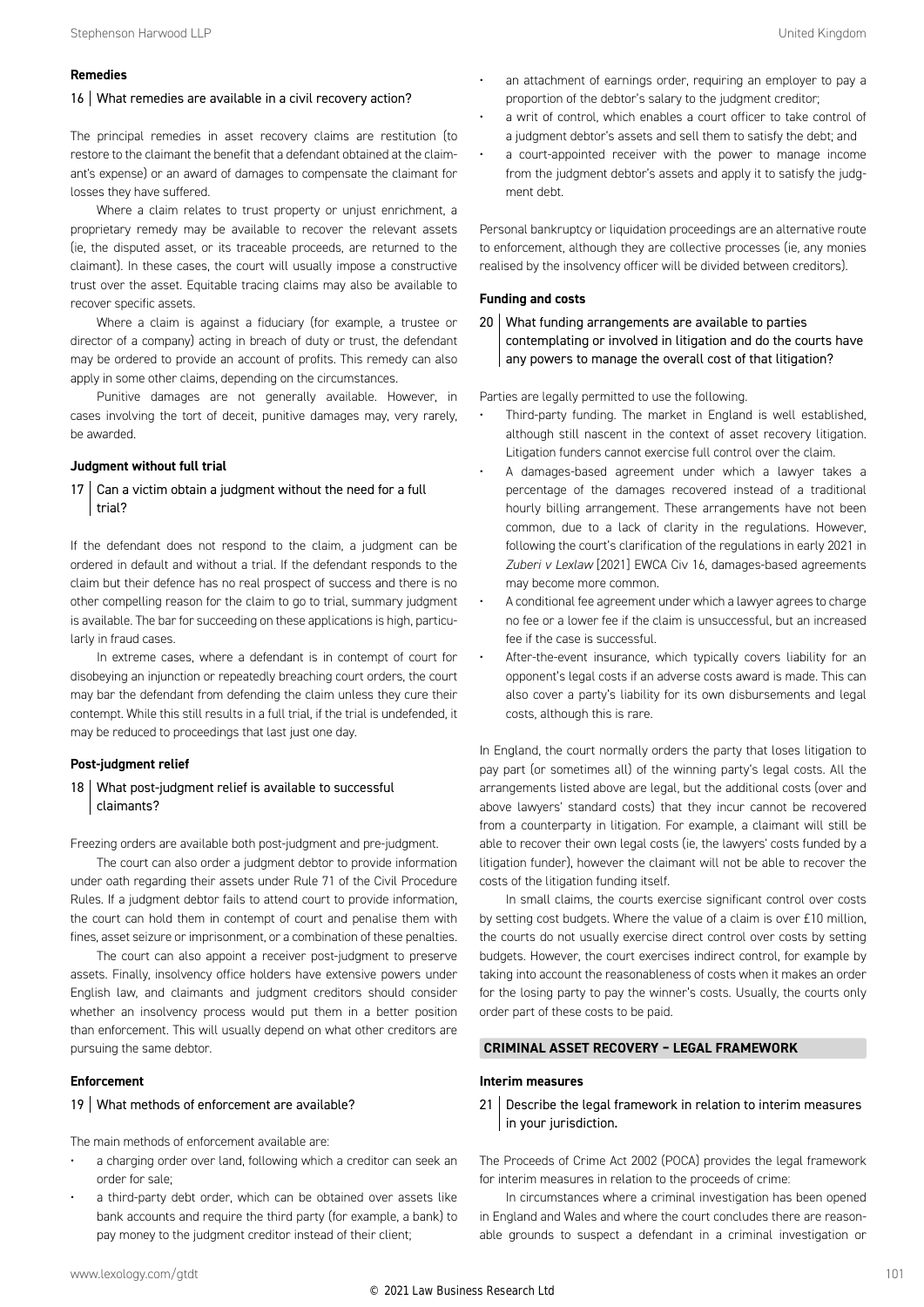prosecution has benefitted from the criminal conduct under investigation, the Crown Court (the senior criminal court of first instance in England) can make a restraint order under section 41 of POCA. This prohibits the defendant from dealing with the restrained assets (ie, specific assets or the defendant's assets as a whole). A restraint order binds third parties on notice of it and deliberate breach is punishable by contempt of court, the penalties for which include fines, asset seizure or up to two years of imprisonment. Ancillary orders can also be made to ensure the restraint order is effective. The two most common ancillary orders for restraint are provision of information orders and repatriation orders.

Under Part 5 of POCA, a property freezing order can also be sought by law enforcement agencies pending determination of any claim by an enforcement authority, such as the Serious Fraud Office (SFO) or the National Crime Agency (NCA) in the High Court (the senior civil court). This type of freezing order requires a good arguable case that the property frozen represents property obtained through unlawful conduct.

Where a police officer, officer of the SFO or Her Majesty's Revenue and Customs (HMRC) finds cash and there are reasonable grounds for suspecting that the cash in question is or represents the proceeds of unlawful conduct, or is intended by any person for use in unlawful conduct, the Magistrates' Court (a lower criminal court) has the power to order it to be detained pending the outcome of the officer's enquiries under section 295 of POCA. An application can then be made for the cash to be forfeited.

Balances in bank accounts can also be seized and forfeited under Part 5 of POCA, known as account freezing orders. Enforcement agencies can also bring summary proceedings to forfeit listed assets, which include artwork, precious metals, precious stones and watches.

Under Part 8 of POCA, the SFO can also apply to the High Court for an interim freezing order to restrain property subject to an unexplained wealth order.

The court can also, in certain circumstances, appoint a receiver pre-conviction to manage a defendant's assets.

#### **Proceeds of serious crime**

 $22$  | Is an investigation to identify, trace and freeze proceeds automatically initiated when certain serious crimes are detected? If not, what triggers an investigation?

Investigations to identify, trace and freeze proceeds of crime are at the discretion of the enforcement authorities.

#### **Confiscation – legal framework**

23 Describe the legal framework in relation to confiscation of the proceeds of crime, including how the benefit figure is calculated.

The Crown Court can make a confiscation order under Part 2 of POCA if asked by the prosecutor or if the court considers it appropriate. The purpose of a confiscation order is to deprive the defendant of the financial benefit obtained by criminal conduct. In determining whether an order should be made, the court must consider whether the defendant has a criminal lifestyle and, if so, the extent of the defendant's benefit from general criminal conduct. If the court decides that the defendant does not have a criminal lifestyle it must determine whether he or she has benefitted from his or her particular criminal conduct.

The court must then go on to determine the total value of the defendant's benefit (the benefit figure) and the total value of the defendant's free property, minus priority obligations, plus the value of any tainted gifts (in short, transfers of property made by the defendant below market value) (the available amount). A confiscation order is usually then made on the basis of which of those two figures is the

#### **Confiscation procedure**

#### 24 Describe how confiscation works in practice.

Upon conviction, an application for a confiscation order will be made by the prosecutor or initiated by the court. It is important to note that confiscation is not aimed at removing or confiscating the specific property acquired in the criminal conduct, but it is intended to generate a figure representing the benefit from the conduct, which is then payable by the defendant.

A police financial investigation officer will produce a statement on the amount of the defendant's criminal benefit to the court. The court may then apply certain assumptions and make a confiscation order in the amount of the criminal benefit, unless the defendant can satisfy the court that the available amount is less than the benefit figure. The court has the power to make a confiscation order in a sum of money and may permit the defendant to pay in instalments. The court has no power to direct payment from a particular source.

#### **Agencies**

25 | What agencies are responsible for tracing and confiscating the proceeds of crime in your jurisdiction?

The main agencies responsible for tracing and confiscating the proceeds of crime are the Crown Prosecution Service, the SFO, the Financial Conduct Authority, the NCA, the police forces (including asset recovery teams) and HMRC.

#### **CRIMINAL ASSET RECOVERY – CONFISCATION**

#### **Secondary proceeds**

#### 26 | Is confiscation of secondary proceeds possible?

Yes, the confiscation order must be paid by the defendant from the assets they have available; it is not targeted at specific assets. Prior to the confiscation order being made, an investigation will be undertaken into the defendant's available assets and the level of the confiscation order will be based on the court's assessment of whether the defendant owns sufficient assets, in any form, to meet the order. Where the defendant has made a gift or transfer of property to another for significantly less than its market value at the time of transfer within six years of the commencement of the proceedings – or at any time if the property was obtained as a result of or in connection with general criminal conduct – this is known as a tainted gift (sections 77 and 78 of the Proceeds of Crime Act 2002 (POCA)). A tainted gift is considered the defendant's property for the purpose of a confiscation order. If the defendant does not meet the confiscation order, a custodial sentence may be activated.

#### **Third-party ownership**

 $27$  | Is it possible to confiscate property acquired by a third party or close relatives?

Property in the hands of a third party can be subject to enforcement action by an enforcement receiver, with a view to satisfying an outstanding confiscation order, if a court determines that the defendant has an interest in that property.

Third parties have the right to make representations as to the extent of any interest in the defendant's property under section 10A of POCA or otherwise at the enforcement stage of confiscation proceedings. However, the legislation does not permit significant discretion. In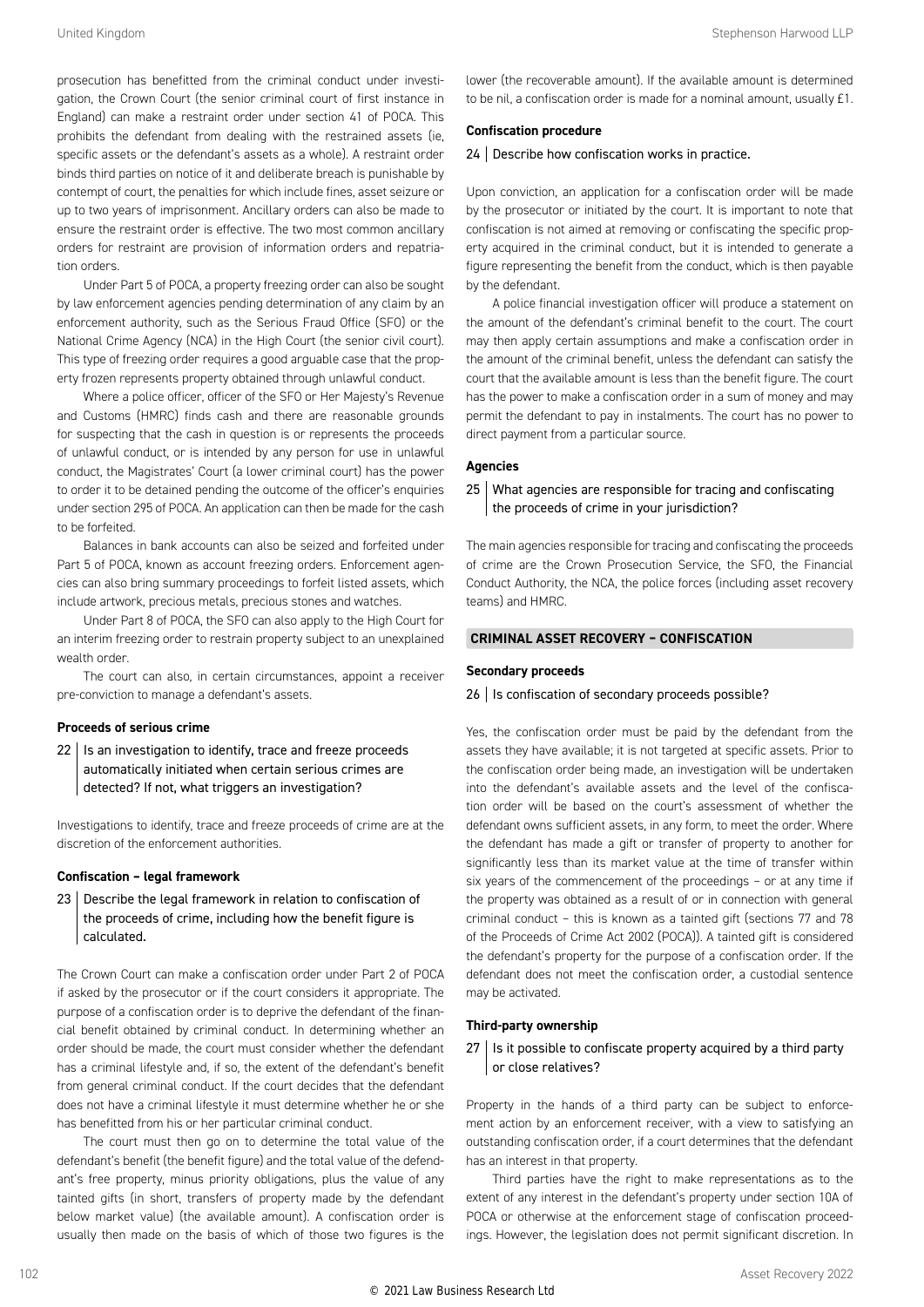*R v Morrison* [2019] EWCA Crim 351, the Court of Appeal confirmed that, although a confiscation order must be proportionate, it did not permit a general exercise of balancing interests, with the result being that a family home was deemed to be a tainted gift and included in the recoverable amount even though the consequence might be that the family would be made homeless.

#### **Expenses**

 $28$  Can the costs of tracing and confiscating assets be recovered by a relevant state agency?

Where the court considers it just and convenient to do so, an order for costs against the defendant may be made under section 18 of the Prosecution of Offences Act 1985. The amount of the costs ordered can be whatever the court thinks is just and reasonable based on the prosecution's costs estimate. The purpose of the costs award is to compensate the prosecutor and not to punish the defendant. An order should be made where the defendant has the means to pay.

#### **Value-based confiscation**

 $29$  | Is value-based confiscation allowed? If yes, how is the value assessment made?

Yes. When the court makes a confiscation order, it requires the defendant to meet it from the defendant's assets, whether those assets are the proceeds of crime or not.

#### **Burden of proof**

 $30$  On whom is the burden of proof in a procedure to confiscate the proceeds of crime? Can the burden be reversed?

Where a defendant is determined by the court to have a criminal lifestyle, POCA allows the court to make certain assumptions in relation to confiscation orders (section 10 of POCA). In particular, it provides that any property transferred to the defendant during the six years prior to the commencement of proceedings and any property obtained by the defendant within the relevant period is presumed to be criminal property, unless the defendant can prove otherwise. The burden of proof in such circumstances is on the defendant on the balance of probabilities.

POCA also places the burden of proof on the defendant to prove that they do not have sufficient assets to meet a confiscation order in the full amount of the criminal benefit.

#### **Using confiscated property to settle claims**

#### 31 | May confiscated property be used in satisfaction of civil claims for damages or compensation from a claim arising from the conviction?

Under the Powers of Criminal Courts (Sentencing) Act 2000, the Crown Court has the power to make a compensation order against a defendant and in favour of a victim of the defendant's criminal conduct. Where a court determines that a compensation order and a confiscation order should be made and there are insufficient funds to pay both orders, the court can order that the compensation order should take priority and be paid out of the assets forfeited under the confiscation order. Where the court believes that any victim of the conduct has at any time started or intends to start proceedings against the defendant in respect of loss, injury, or damage sustained in connection with the conduct, the court's duty to make a confiscation order becomes the power to make any order the court sees fit, including to make no order at all (section 6(6) of POCA).

#### **Confiscation of profits**

 $32$  | Is it possible to recover the financial advantage or profit obtained through the commission of criminal offences?

Yes. The definition of criminal benefit under POCA is wide and can include profits derived from, for example, corrupt procurement processes. However, confiscating company profits can be difficult where the defendants are individual directors rather than the company itself. In *CPS v Aquila Advisory Limited* [2019] EWCA Civ 588, directors of a company used the company to commit a criminal offence. Following conviction, confiscation orders were made against the directors. However, the court held that a civil action by the company against the directors to recover the secret profit took priority over the confiscation order, with the result being that the funds were not available to satisfy the confiscation order. This judgment has been appealed to the Supreme Court and a decision is pending as at August 2021.

#### **Non-conviction based forfeiture**

33 Can the proceeds of crime be confiscated without a conviction? Describe how the system works and any legal challenges to in rem confiscation.

The proceeds of crime can be forfeited without a conviction if the court concludes on the balance of probabilities that unlawful conduct has occurred and that the property has been obtained through that unlawful conduct. The mechanism is known as a civil recovery order and is granted under Part 5 of POCA. All the main enforcement authorities can apply for civil recovery orders as an alternative to seeking a criminal conviction. Orders under Part 5 of POCA are made in rem over identified property, rather than against the defendant. Proceedings can be issued in the High Court, typically by the National Crime Agency, and there is no need for any criminal proceedings to be underway. In most cases, proceedings start by an application for a property freezing order. A claim for a recovery order is subsequently made identifying the specific property and the grounds on which it is deemed to be recoverable. The defendant can challenge both the interim property freezing order and the application for the civil recovery order on the grounds that the unlawful conduct did not occur or that relevant property was not obtained through the unlawful conduct.

The Criminal Finances Act 2017 extended pre-existing cash forfeiture powers – which allow investigators to detain and forfeit cash in proceedings in the Magistrates' Court – to money held in bank and building society accounts. Money held in a bank or building society account could previously only be restrained through application to the Crown Court and confiscated following conviction.

Unexplained wealth orders (Part 8 of POCA) require a respondent to provide information and documents about property and to explain how that property was obtained. If the respondent fails, without reasonable excuse, to comply with the requirements imposed by an unexplained wealth order in respect of any property before the end of the response period, the property may be presumed to be recoverable property in civil recovery proceedings. To obtain such an order, the High Court must be satisfied that the defendant is either a politically exposed person or suspected of involvement in serious crime. The order can be challenged by the defendant proving they do not fall within the categories of persons on whom the order can be served or by adequately explaining the provenance of the asset in question.

Finally, the proceeds of crime can be forfeited without conviction by a corporate defendant entering into a deferred prosecution agreement (DPA) with a relevant prosecutor. Typically, such agreements involve the corporate defendant paying financial penalties and cooperating with the prosecutor in return for the prosecuting authority's agreement to suspend the indictment in relation to the conduct that is the subject of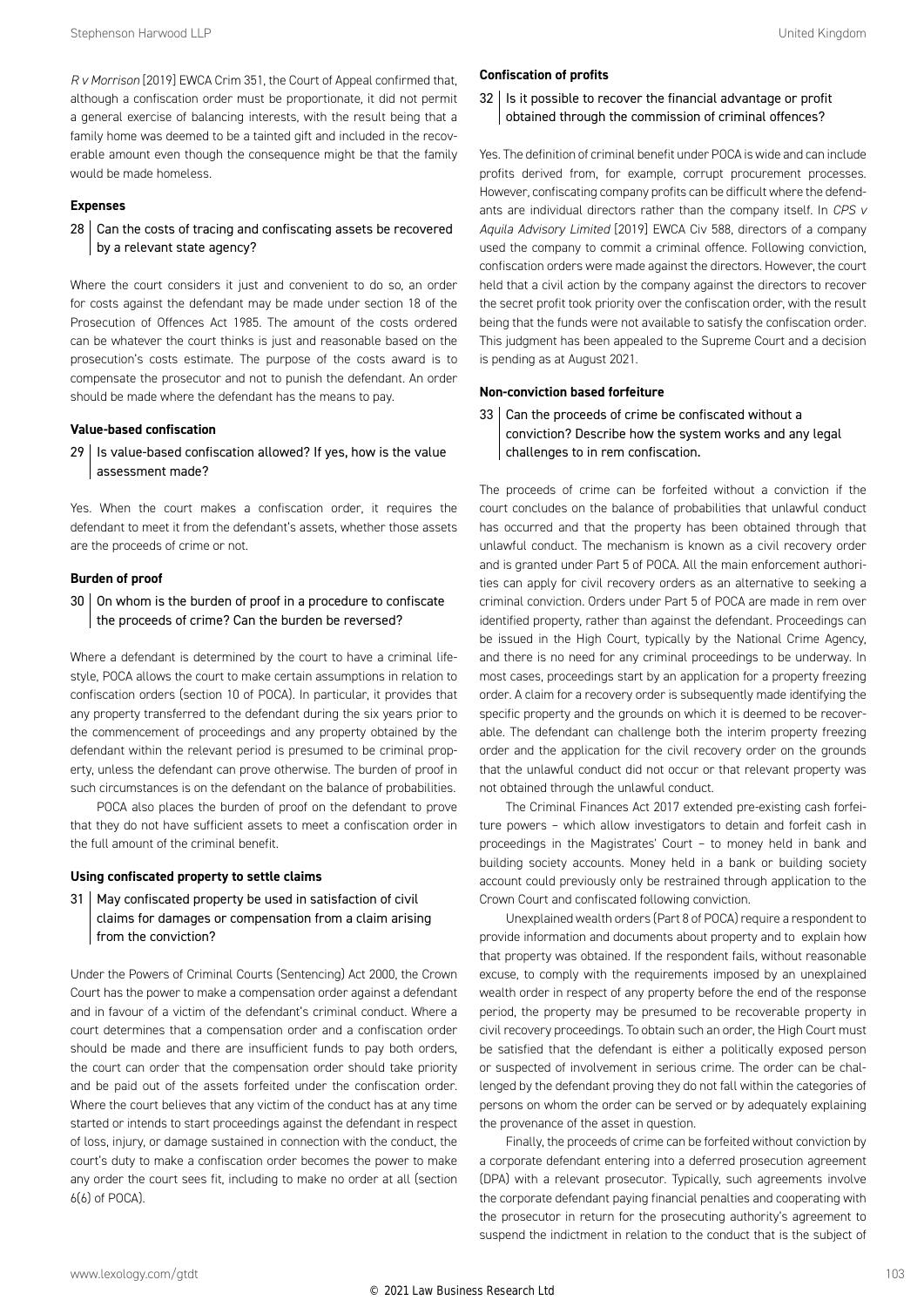the DPA. DPAs typically include an element of disgorgement to remove the proceeds of the criminal offending to which the DPA relates from the corporate defendant.

#### **Management of assets**

34 After the seizure of the assets, how are they managed, and by whom? How does the managing authority deal with the hidden cost of management of the assets? Can the assets be utilised by the managing authority or a government agency as their own?

Where assets are restrained pending a criminal trial, section 69 of POCA requires the restrained property to be preserved as far as possible to meet any later confiscation order. Where assets require active management, the court can appoint a management receiver over the defendant's assets. The costs of the management receiver are paid from the assets they are managing, even where the defendant is ultimately acquitted unless it is subsequently found that the restraint order should never have been made. Although typically management receivers are third parties appointed by the enforcement authority, the Crown Prosecution Service also uses its lawyers as in-house receivers to manage assets where the nature of the assets is such that any risks arising may be adequately managed without the need for insurance.

#### **CRIMINAL ASSET RECOVERY – CROSS-BORDER ISSUES**

#### **Making requests for foreign legal assistance**

35 Describe your jurisdiction's legal framework and procedure to request international legal assistance concerning provisional measures in relation to the recovery of assets.

Requests for international legal assistance are made through the mutual legal assistance process. Requests are made by courts or prosecutors in a formal international letter of request pursuant to the Crime (International Co-operation) Act 2003 or section 74 of the Proceeds of Crime Act 2002 and in conjunction with any mutual legal assistance agreements in place between states. The vast majority of requests are made by prosecuting authorities. To make a request, the authority must be satisfied that:

- an offence has been committed or there are reasonable grounds for suspecting so; and
- an investigation is ongoing or proceedings have been commenced.

The request must be confined to evidence for use in the proceedings or investigation. Formal requests can be slow and there are several ways to expedite the process. Overseas production orders under the Crime (Overseas Production Orders) Act 2019 can be used to compel disclosure of electronic data stored overseas. These orders can be served directly on the person or organisation holding the data. However, an international cooperation agreement must be in place to exercise the power. Currently, the only such agreement in place is between the United Kingdom and the United States.

#### **Complying with requests for foreign legal assistance**

36 Describe your jurisdiction's legal framework and procedure to meet foreign requests for legal assistance concerning provisional measures in relation to the recovery of assets.

The United Kingdom will consider requests for mutual legal assistance from any overseas state. The types of assistance the United Kingdom can provide include search and seizure, production orders, asset freezing or restraint, asset forfeiture and confiscation, asset tracing, and account monitoring orders. The decision to comply with a request is

### **STEPHENSON HARWOOD**

Ros Prince ros.prince@shlegal.com

Harriet Campbell harriet.campbell@shlegal.com

Justin McClelland justin.mcclelland@shlegal.com

Alan Ward alan.ward@shlegal.com

1 Finsbury Circus London EC2M 7SH United Kingdom Tel: +44 20 7329 4422 www.shlegal.com

discretionary, although in practice it is rare for a request to be refused, provided that the Home Office's UK Central Authority is satisfied that an offence under the law of the requesting country has been committed, or there are reasonable grounds for suspecting so and that an investigation or proceedings have been commenced in relation to that offence.

#### **Treaties**

37 To which international conventions with provisions on asset recovery is your state a signatory?

The United Kingdom is a signatory to the following principal conventions:

- the United Nations Convention against Corruption 2003;
- the United Nations Convention against Transnational Organized Crime 2000;
- the Organisation for Economic Co-operation and Development Convention on Combating Bribery of Foreign Public Officials in International Business Transactions 1997;
- the European Council Convention on Laundering, Search, Seizure and Confiscation of the Proceeds of Crime 1990; and
- the Council of Europe 1959 Convention on Mutual Assistance in Criminal Matters and its additional protocols, as supplemented by provisions agreed in Title VIII of the EU–UK Trade and Cooperation Agreement.

#### **CRIMINAL ASSET RECOVERY – PRIVATE PROSECUTIONS**

#### **Private prosecutions**

38 Can criminal asset recovery powers be used by private prosecutors?

Yes, private prosecutors and state prosecutors can use criminal asset recovery powers under section 6(1) of the Prosecution of Offences Act 1985 by inviting the court to proceed to make a confiscation order under section 6 of the Proceeds of Crime Act 2002. However, in some cases, the private prosecutor must seek consent from the Attorney General or the Director of Public Prosecutions. The latter also has the power to take over private prosecutions in some circumstances.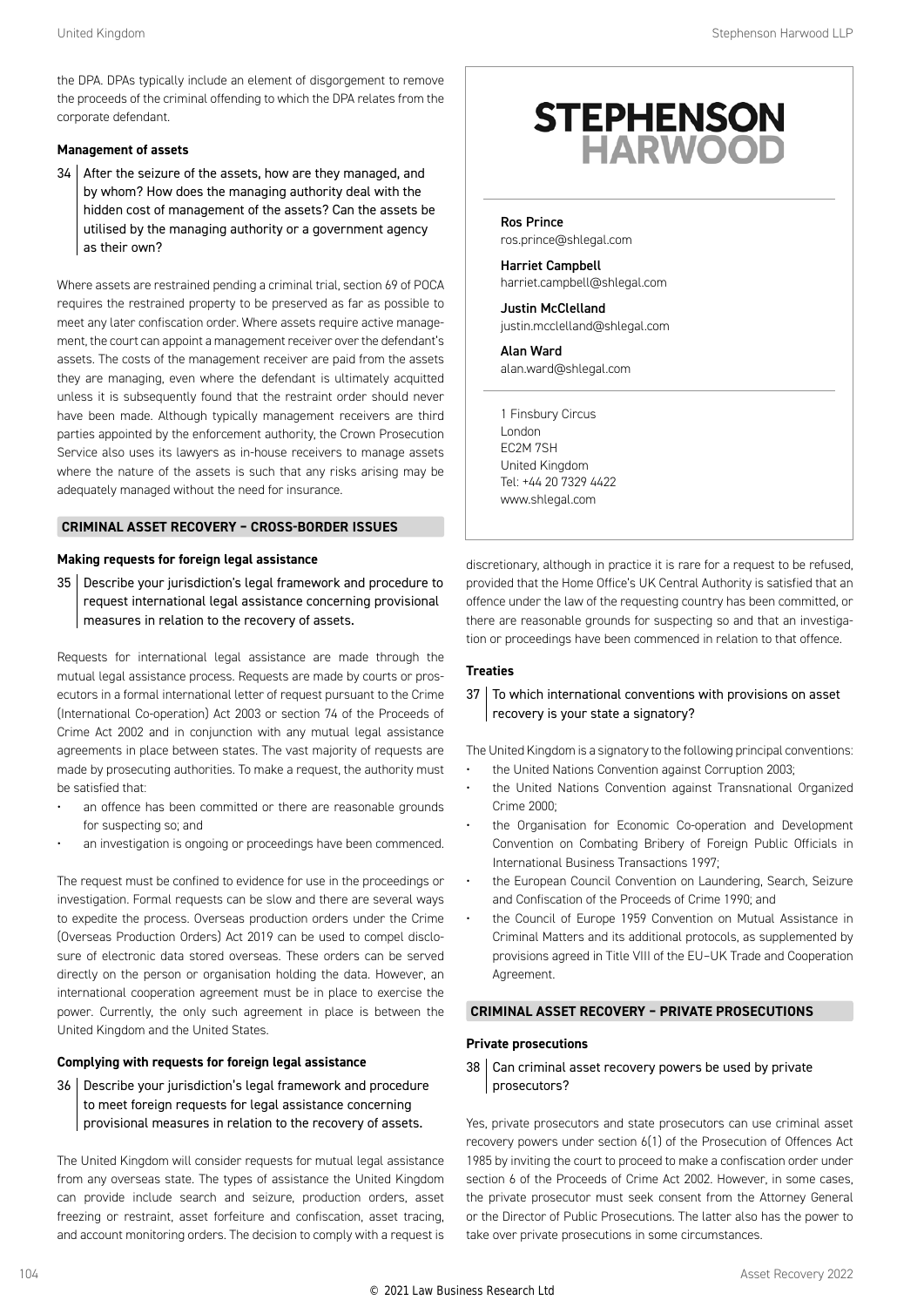#### **UPDATE AND TRENDS**

#### **Emerging trends**

 $39$  Are there any emerging trends or hot topics in civil and criminal asset recovery in your jurisdiction?

The English courts have seen a substantial increase in civil interim measures being granted over crypto assets and it is likely that the law will develop further to assist parties to pursue recovery over those assets. Similarly, there are increasing numbers of cases relating to online fraud and the law will likely develop further in this area.

A wider trend is a closer convergence between conventional fraud litigation and insolvency. Claimants and lawyers are more frequently looking at disputes holistically, considering all options including receivers or insolvency processes, to achieve the optimal financial outcome.

#### **Coronavirus**

40 What emergency legislation, relief programmes and other initiatives specific to your practice area has your state implemented to address the pandemic? Have any existing government programmes, laws or regulations been amended to address these concerns? What best practices are advisable for clients?

The Civil Procedure Rules were temporarily amended, allowing the English civil courts to continue to function throughout the pandemic by online hearings. It seems likely that the courts will continue to use this format for some shorter hearings. In relation to asset recovery specifically, the courts have issued guidance on how to implement search and seizure orders during the pandemic to protect vulnerable parties.